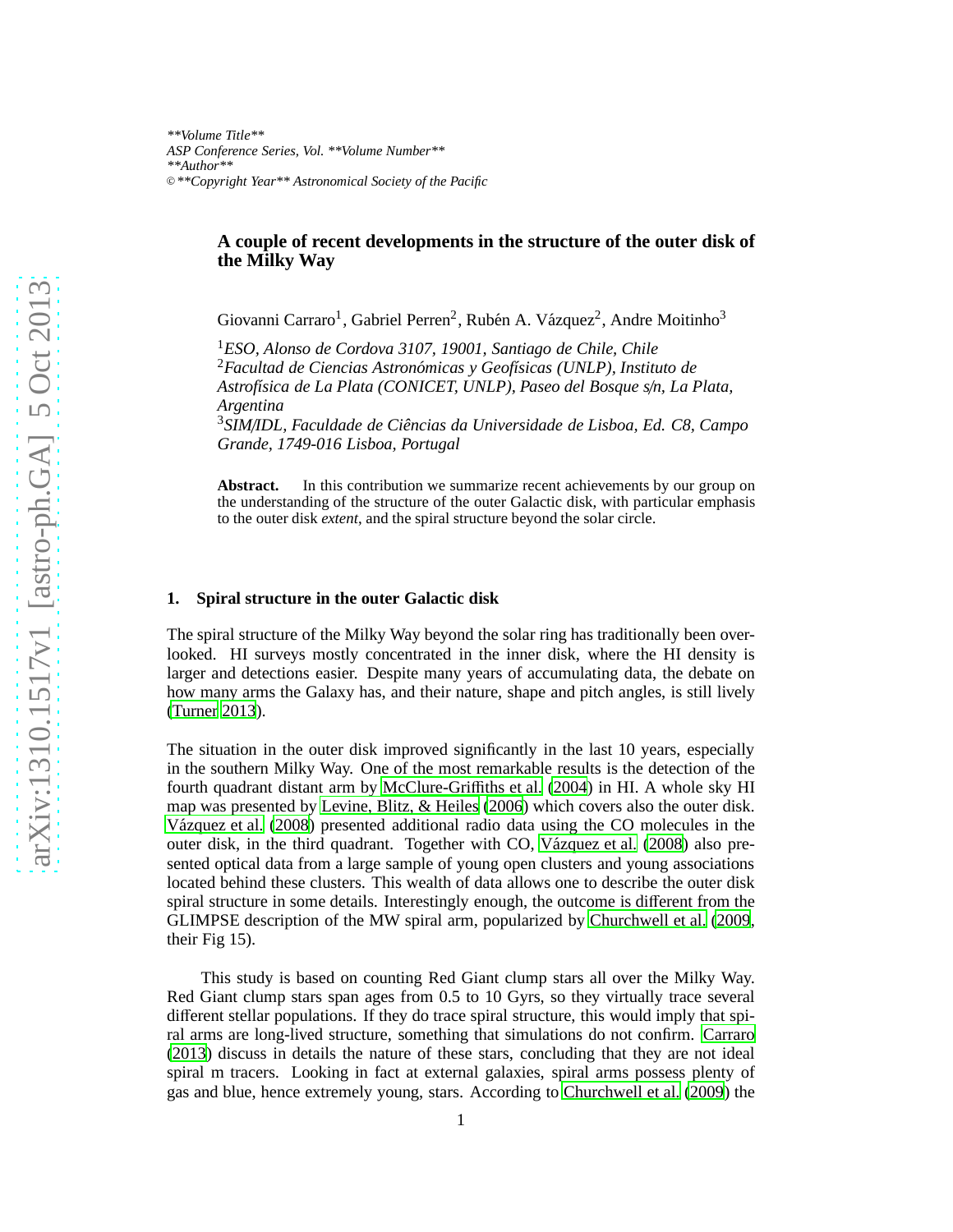

Figure 1. The spiral structure of the Galactic disk in the third quadrant from Vázquez et al. (2008). Solid dots indicate open clusters, while white dots indicate associations of young stars in the background of open star clusters. Finally, squares are for CO clouds. Notice the clear indication of the thin disk warp in the bottom panel.

Galaxy has two majors arms, Perseus and Scutum Crux, and two additional minor arms, Carina-Sagittarius and Norma Cygnus. The conclusion is then that the Milky Way is a two-arms spiral.

At odds with [Churchwell et al. \(2009](#page-2-1)), surveys like those of [Levine et al. \(2006](#page-2-0)) and Vázquez et al. (2008) show that Sagittarius is more prominent than Scutum Crux, and that Perseus is negligible compared to Norma Cygnus. This confirms the tradition that tracing spiral arms in our own Galaxy is challenging and complicated. And that the outcome still depends on the adopted tracers.

However, if we have to believe to what we see outside the Milky Way, the evidences from optical and radio surveys (HI, HII, CO) should be preferred. The picture emerging from these surveys (see Fig 1 and [Levine et al.](#page-2-0) [\(2006](#page-2-0)) Fig. 4A,B) is that the Norma-Cygnus arm (also called outer arm) is prominent in the third quadrant, and its ideal prolongation encounters the distant arm detected by [McClure-Gri](#page-4-1)ffiths et al. [\(2004](#page-4-1)) in the fourth quadrant. Besides, there are very minor indications of a Perseus arm in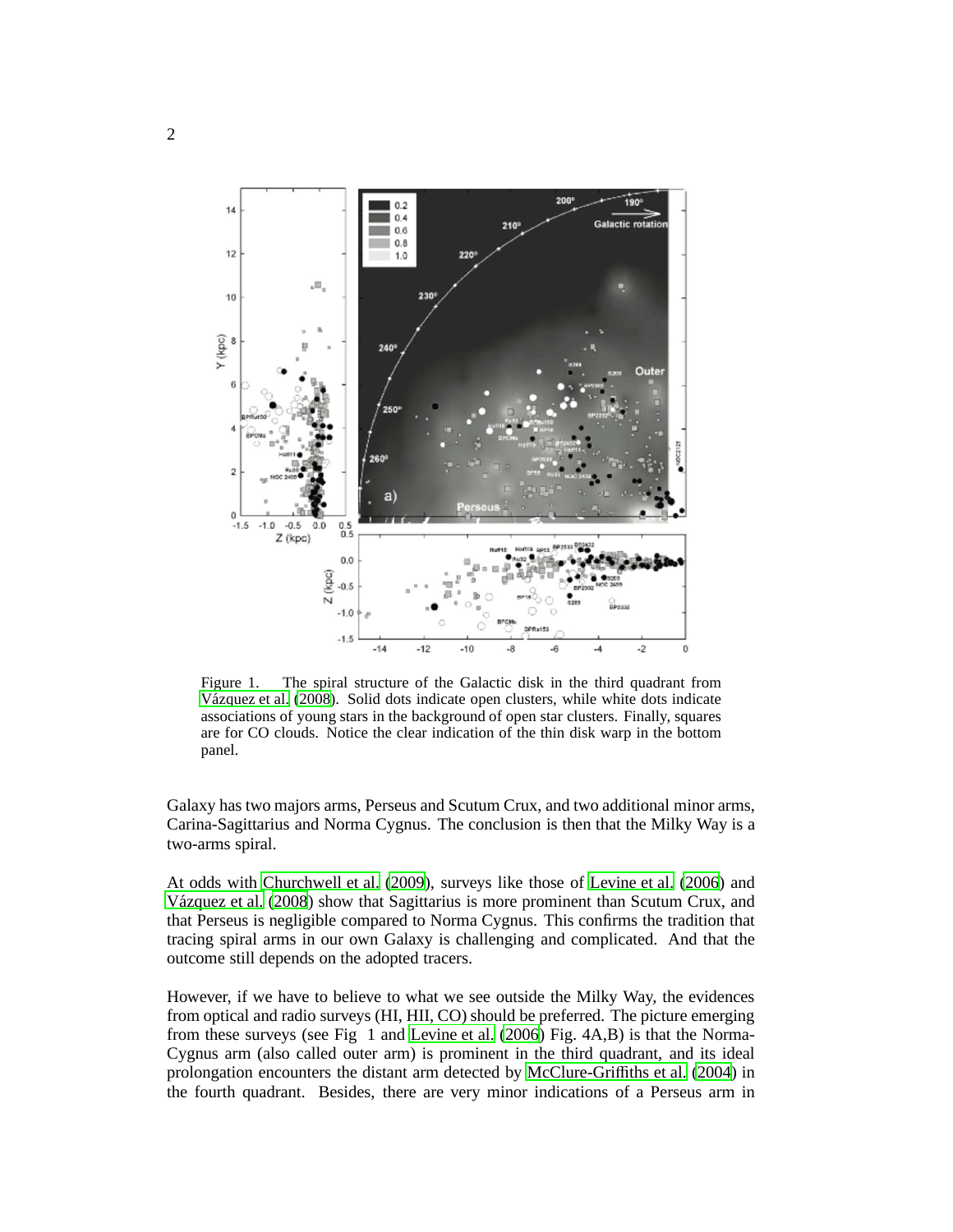the third quadrant, and virtually none in the fourth. What is prominent in the third quadrant is a feature which resembles an extension of the local arm, visible both in optical [\(V´azquez et al. 2008](#page-4-2)) and in HI [\(Levine et al. 2006](#page-2-0)). The nature of this structure is unclear. Available observations show that it is most probably an inter-arm feature, a bridge, and not a proper arm. Its origin is not understood, but Purcell during the conference showed that it can have a tidal origin.

The spiral structure in the third quadrant is referred to as an excess of star formation (Benjamin, this conference) that artist's conception cannot reproduce. We believe this is not the case, but, simpler, it is so because we are looking at a privileged direction, where extinction has been traditionally known to be low [\(Fitzgerald 1968](#page-2-3); [Janes 1991](#page-2-4); [Moitinho 2001](#page-4-3)), thus permitting to see very far from the Sun.

## **2. The outer disk: density break, cut-o**ff**, truncation?**

During the conference several speakers mentioned the fact that almost all disk galaxies show density breaks in the form of a change of slope in the disk surface brightness profile. According to GLIMPSE data [\(Churchwell et al. 2009](#page-2-1); [Benjamin & GLIMPSE360 Team](#page-2-5) [2013](#page-2-5)) this occurs also in our Milky Way, at a distance of about 13-14 kpc from the Galactic center. This distance coincides with the cut-off radius of the disk adopted in Galactic models like Besancon [\(Robin et al. 1992](#page-4-4)), and is referred to as the edge of the stellar disk [\(Minniti et al. 2011](#page-4-5)).

Star clusters, associations and gas are routinely found well beyond this distance [\(Carraro et al. 2010;](#page-2-6) [Zasowski et al. 2013](#page-4-6)), and therefore naming this distance as *edge* or *truncation* of the disk is highly inappropriate. The cut-off, edge or truncation used in Galactic models is caused by not taking into account the disk warp and flare [\(Lopez-Corredoira et al.](#page-3-0) [2012](#page-3-0)), while claims like the ones in [Minniti et al. \(2011\)](#page-4-5) are simply based on the incapability to detect correctly red clump stars below some magnitude limit, due to confusion and photometric errors.

The actual difficulties of Galactic models to reproduce star counts in the outer disk is shown in Fig 2 [\(Perren 2013](#page-4-7)), where star counts is several Galactic anti-center directions are compared with predictions from Besançon and TRILEGAL (Girardi et al. 2005) models. It is evident how much work is still needed on the model side.

**Acknowledgments.** G. Carraro acknowledges useful discussions with V. Korchagin, B. Burton and R. Benjamin.

## **References**

- <span id="page-2-5"></span>Benjamin, R. A., & GLIMPSE360 Team 2013, in American Astronomical Society Meeting Abstracts, vol. 222 of American Astronomical Society Meeting Abstracts, 303.03 Carraro, G. 2013, ArXiv e-prints. <1307.0569>
- <span id="page-2-6"></span><span id="page-2-2"></span>Carraro, G., V´azquez, R. A., Costa, E., Perren, G., & Moitinho, A. 2010, ApJ, 718, 683
- <span id="page-2-1"></span>Churchwell, E., Babler, B. L., Meade, M. R., Whitney, B. A., Benjamin, R., Indebetouw, R., Cyganowski, C., Robitaille, T. P., Povich, M., Watson, C., & Bracker, S. 2009, PASP, 121, 213
- <span id="page-2-3"></span>Fitzgerald, M. P. 1968, AJ, 73, 983
- <span id="page-2-4"></span>Janes, K. A. 1991, in Precision Photometry: Astrophysics of the Galaxy, edited by A. G. D. Philip, A. R. Upgren, & K. A. Janes, 233
- <span id="page-2-0"></span>Levine, E. S., Blitz, L., & Heiles, C. 2006, Science, 312, 1773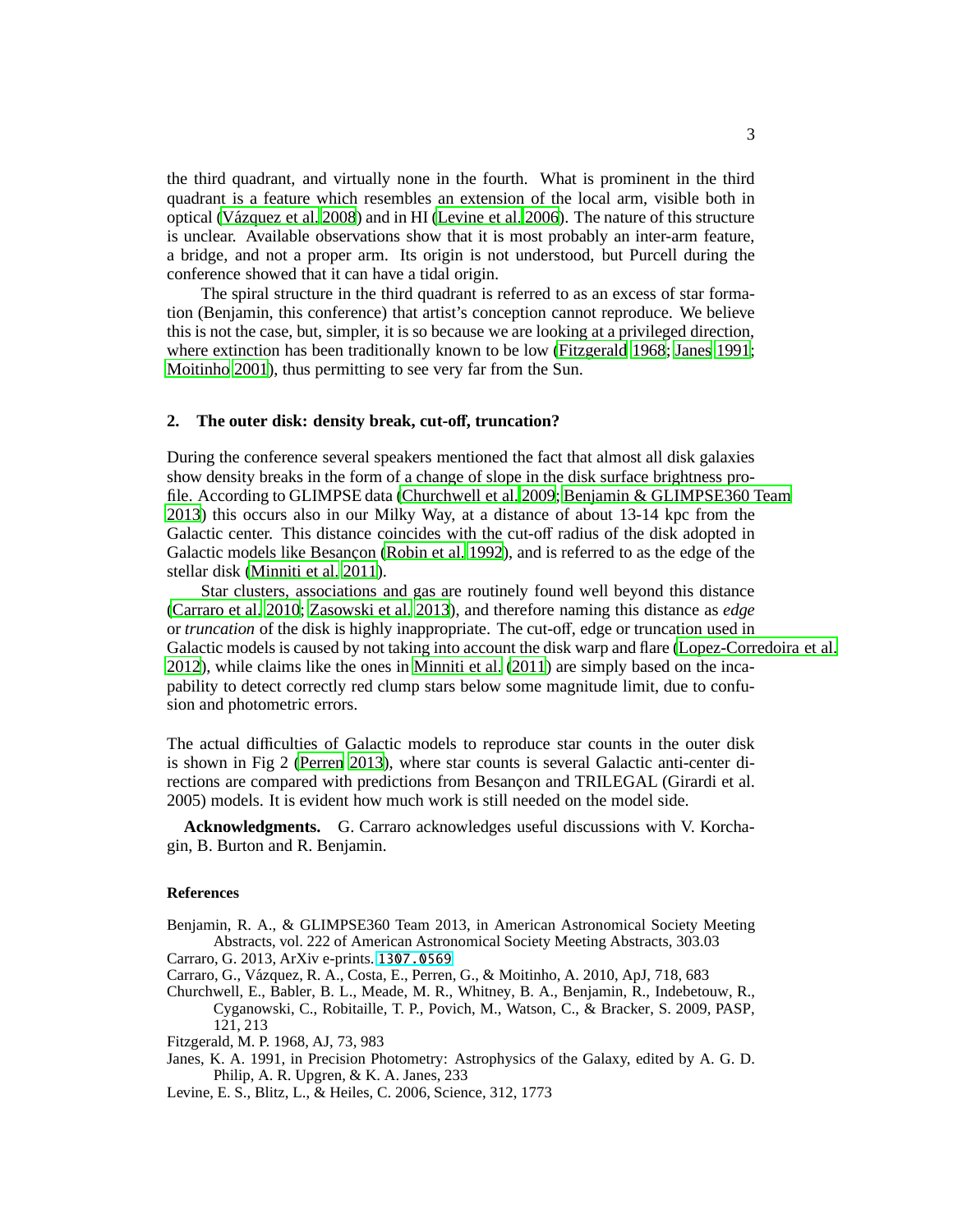

Figure 2. Star counts along several directions in the third Galactic quadrant (solid black lines). Red and blue lines indicate the expectation from Besancon and Trilegal models, respectively.

<span id="page-3-0"></span>Lopez-Corredoira, M., Moitinho, A., Zaggia, S., Momany, Y., Carraro, G., Hammersley, P. L., Cabrera-Lavers, A., & Vazquez, R. A. 2012, ArXiv e-prints. <1207.2749>